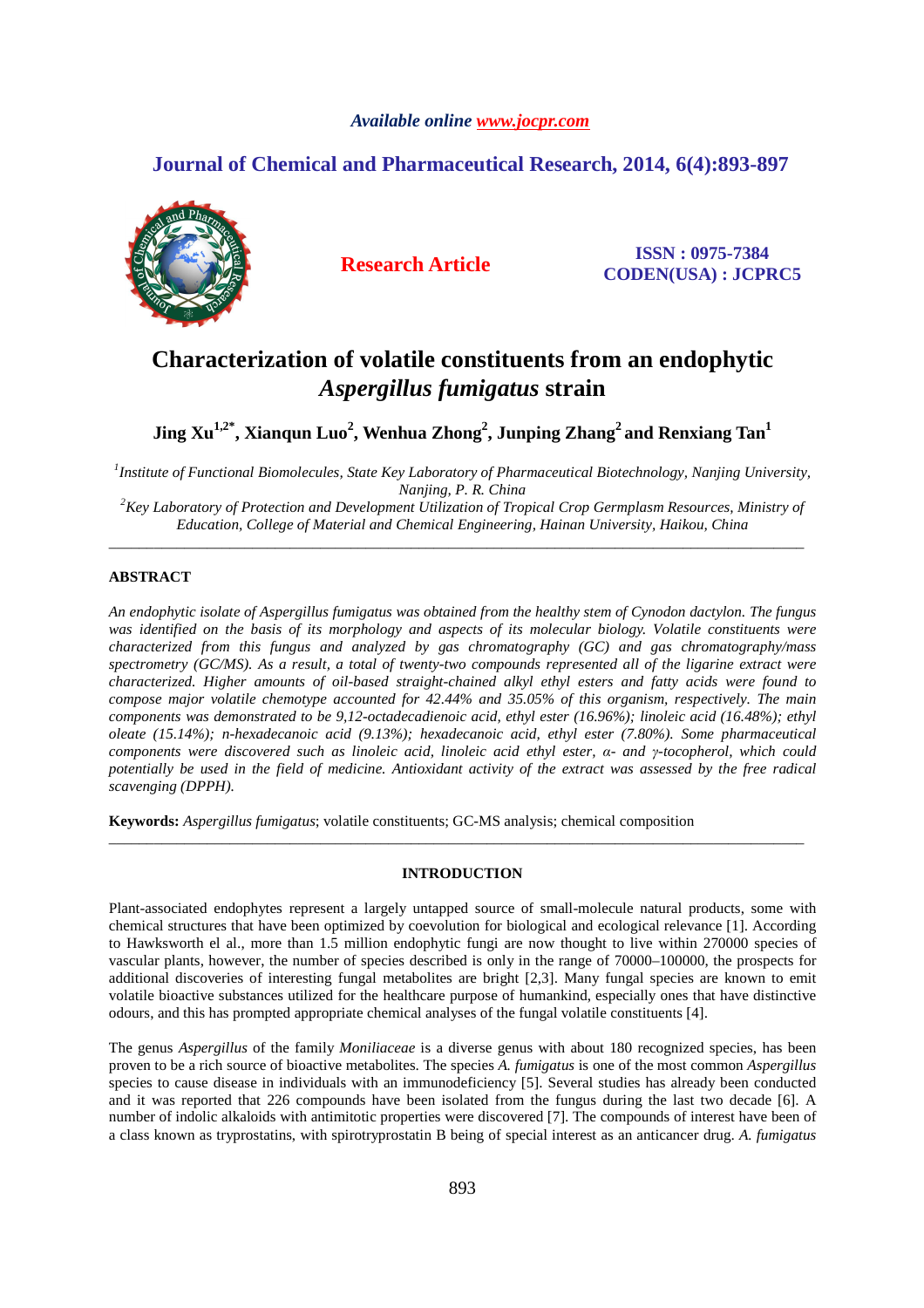grown on certain building materials can produce genotoxic and cytotoxic mycotoxins, such as gliotoxin [8].

Previous chemical investigations of *A. fumigatus* in our laboratory led to the discovery of several new natural products such as aperfumoid, aperfumin, deacetylfumigaclavine C and 9-deacetoxyfumigaclavine C [9, 10]. To the best of our knowledge, only nonvolatile constituents have been previously identified from this fungus. The characteristic odor principle has not yet been investigated. In the current paper, we report the first time the results of a study aimed to define the volatile constituents from hexane extract from *Cynodon dactylon* endophytic *A. fumigatus*. Antioxidant activity of the extract was assessed by the free radical scavenging (DPPH). The findings from this work may add to the overall value of the airborne saprophytic fungi *A. fumigatus*.

*\_\_\_\_\_\_\_\_\_\_\_\_\_\_\_\_\_\_\_\_\_\_\_\_\_\_\_\_\_\_\_\_\_\_\_\_\_\_\_\_\_\_\_\_\_\_\_\_\_\_\_\_\_\_\_\_\_\_\_\_\_\_\_\_\_\_\_\_\_\_\_\_\_\_\_\_\_\_*

#### **EXPERIMENTAL SECTION**

#### **Isolation and identification of the fungus**

The title strain of *A. fumigatus* (strain no. CY018) was isolated from the healthy stem of *C. dactylon* collected in November 2001 from Yancheng Biosphere Reserve, Jiangsu Province. The collected plants were authenticated by Prof. L. X. Zhang (Nanjing University), with a voucher specimen preserved in the herbarium of Nanjing University. The strain was identified by Dr. Y. C. Song. A voucher specimen is deposited in our laboratory at -80 ° C. The working strain was preserved on potato dextrose agar slants containing 10% NaCl and stored at 4 ° C.

#### **Fermentation and Extraction**

The fungal strain was cultured on slants of potato dextrose agar (PDA) at 25  $\degree$ C for 5 days. The agar plugs were inoculated into Erlenmeyer flasks (1000 mL) each containing 300 mL of PDA medium. After 4 days, the seed culture was transferred into 1 L flasks, each preloaded with the Czapack medium containing sucrose (30.0 g/L), NaNO<sub>3</sub> (3.0 g/L), KCl (0.5 g/L), MgSO<sub>4</sub>·7H<sub>2</sub>O (0.5 g/L), FeSO<sub>4</sub> (0.01 g/L), K<sub>2</sub>HPO<sub>4</sub> (1.0 g/L), and yeast extract (1.0 g/L). The culture was grown for 14 days at 28  $^{\circ}$  C. The harvested culture (100 L) was extracted at room temperature with EtOAc  $(3 \times 100)$ . The mycelia and PDA medium were extracted with ethylacetate. The extract was further extracted with ligarine to get the volatile metabolites and yield 1.2 g residue.

#### **Gas chromatography (GC) analysis**

Ligarine extracts obtained from *A. fumigatus* was analyzed using Hewlett Packard 6890 GC equipped with a FID detector and HP-FFAP ms capillary column (30 m × 0.25 mm, film thickness 0.25 µm). GC oven temperature was kept at 60 °C for 3 min initially, and then raised at the rate of 3 °C/min to 250 °C. Helium was the carrier gas, at a flow rate of 1 ml/min. Diluted samples  $1/1000$  in n-pentane,  $v/v$  of 1.0 µL were injected manually and in the splitless mode. Peaks area percents were used for obtaining quantitative data.

#### **Gas chromatography/mass spectrometry (GC/MS) analysis**

The analysis of the ligarine extract was performed under the same conditions with GC, using a Hewlett Packard 6890 gas chromatograph equipped with a Hewlett Packard 5973 mass selective detector in the electron impact mode (70 eV). Identification of the components was based on comparisons of their relative retention times and mass spectra with those obtained from standards and/or the NIST98 and Wiley275 library data.

#### **Free radical-scavenging activity**

The radical scavenging ability (RSA) of the hexane extract of *Pestalotiopsis* JCM2A4 was estimated by using 2,2'-diphenyl-b-picrylhydrazyl (DPPH) method described previously [11-15]. Thus, an aliquot of EO solution 1 mL was added to 3 mL of ethanolic DPPH (60 µM). The mixture was shaken vigorously and left to stand at room temperature for 30 min in the dark and absorbance was measured at 517 nm. The free radical scavenging activity was calculated as follows:

## %RSA= [(*Ablank* − *Asample* / *Ablank*] ×100%

where *Ablank* was the absorbance of the control reaction(containing all reagents except the test compound), and *Asample* was the absorbance of the test compound.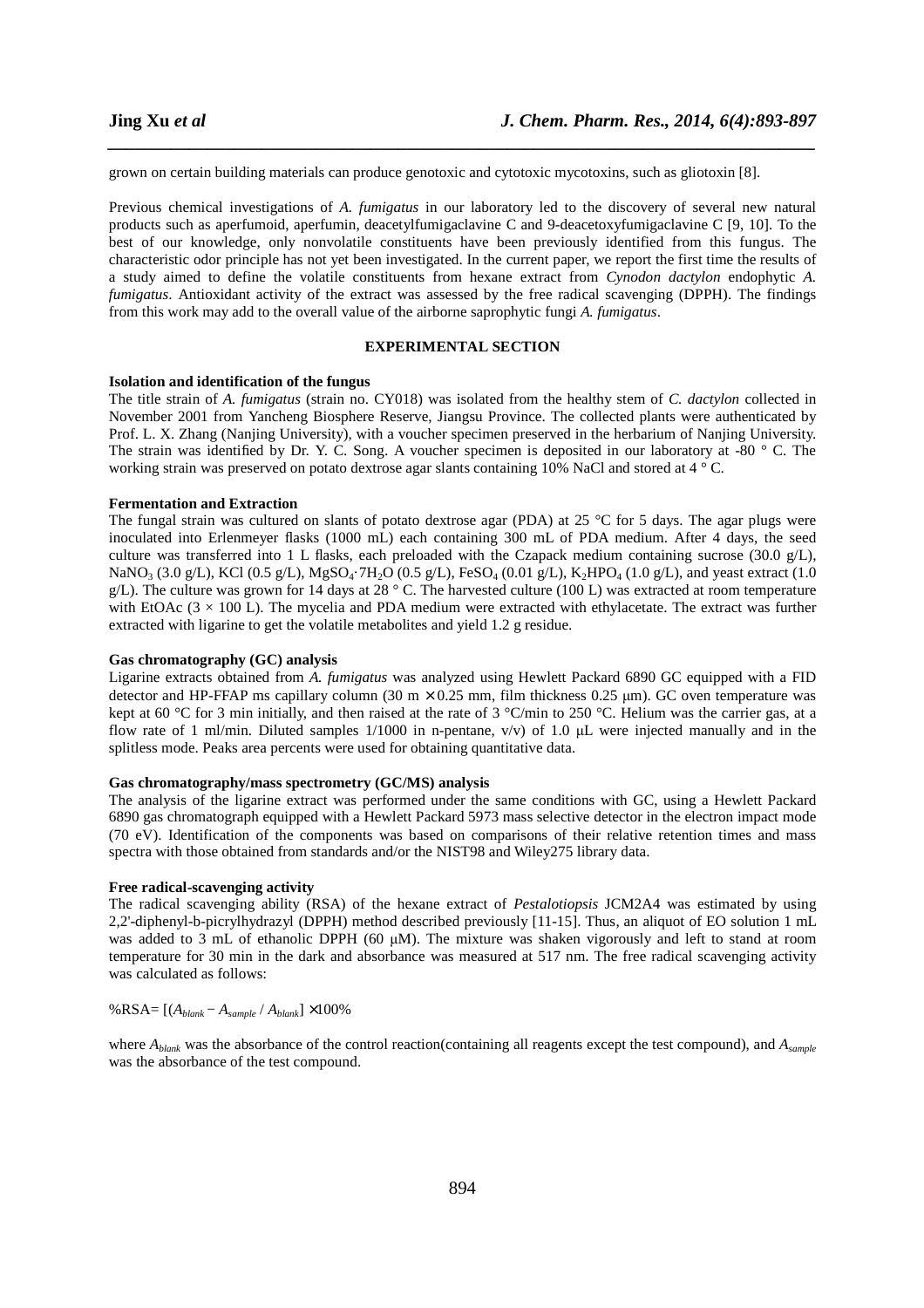#### **RESULTS AND DISCUSSION**

*\_\_\_\_\_\_\_\_\_\_\_\_\_\_\_\_\_\_\_\_\_\_\_\_\_\_\_\_\_\_\_\_\_\_\_\_\_\_\_\_\_\_\_\_\_\_\_\_\_\_\_\_\_\_\_\_\_\_\_\_\_\_\_\_\_\_\_\_\_\_\_\_\_\_\_\_\_\_*

The analysis of the ligarine extract from *C. dactylon* endophytic *A. fumigatus* was simultaneously performed using gas chromatography–mass spectrometry (GC–MS). The detected volatile components of the fungus and its relative percentages according to their relative retention indices (RI) are given in Table 1. Twenty-two components were identified representing all of the extract. 9,12-Octadecadienoic acid, ethyl ester (16.96%); linoleic acid (16.48%); ethyl oleate (15.14%); *n*-hexadecanoic acid (9.13%); hexadecanoic acid, ethyl ester (7.80%) were the main constituents and totally comprising 65.51% of the extract. In addition, high amounts of oil-based straight-chained alkyl ethyl esters and fatty acids were found to compose a major chemotype of the extract, such as tetradecanoic acid, ethyl ester; hexadecanoic acid, ethyl ester; tetradecanoic acid, ethyl ester; ethyl 9-hexadecenoate; ethyl oleate; 9,12-octadecadienoic acid, ethyl ester; 9,12,15-octadecatrienoic acid, ethyl ester; and linoleic acid ethyl ester, accounted for 42.44% of this organism; *n*-hexadecanoic acid; hexadecenoic acid, Z-11-; heptadecanoic acid; 14-pentadecenoic acid; octadecanoic acid; and linoleic acid accounted for 35.05% of this organism, respectively. Simultaneously, some pharmaceutical components were discovered. It is noteworthy to point out that unsaturated fatty acids are available to release the oxidative stress, especially of the blood vessels and nerves and to keep the skin and other tissues youthful and supple trough their lubricating quality [13]. Linoleic acid and its ethyl ester are being sold as a panacea that has the capability of reducing or eliminating cancer, preventing heart disease, improving immune function, and altering body composition to treat obesity or build lean body mass [14, 15]. α-Tocopherol and its analogue γ-tocopherol are different forms of methylated phenol vitamin E, both featuring a chromanol ring, with a hydroxyl group that can donate a hydrogen atom to reduce free radicals and a hydrophobic side chain which allows for penetration into biological membranes. Antioxidant function is reported to be its most important biological function [16]. Other functions include enzymatic activities, gene expression, and neurological function are also reported by many researchers [17, 18]. The above finding prompted us to investigate the antioxidant activity of our volatile constituents against DPPH radical. However, the extract proved to be devoid of significant activity at 400µg/mL in the bioassays used. Further in-depth studies are needed on evaluation of the nonvolatile chemical composition of the fungal extracts with the aim of separation and structure elucidation of their active components separately.

| No.            | $R.I.$ <sup>a</sup> | $\mathbf{MF}^{\mathbf{b}}$ | <b>Components</b>                          | Composition $(\% )$ |
|----------------|---------------------|----------------------------|--------------------------------------------|---------------------|
| 1              | 10.91               |                            |                                            | 0.14                |
|                |                     | $C_{16}H_{32}O_2$          | Tetradecanoic acid, ethyl ester            |                     |
| $\overline{2}$ | 11.53               | $C_{17}H_{34}O_2$          | Hexadecanoic acid, methyl ester            | 1.84                |
| 3              | 12.01               | $C_{18}H_{36}O_2$          | Hexadecanoic acid, ethyl ester             | 7.80                |
| 4              | 12.60               | $C_{18}H_{36}O_2$          | Heptadecanoic acid, methyl ester           | 0.16                |
| 5              | 12.98               | $C_{16}H_{32}O_2$          | Tetradecanoic acid, ethyl ester            | 1.02                |
| 6              | 13.12               | $C_{18}H_{34}O_2$          | Ethyl 9-hexadecenoate                      | 0.40                |
| 7              | 13.74               | $C_{19}H_{36}O_2$          | 9-Octadecenoic acid, methyl ester          | 3.47                |
| 8              | 14.21               | $C_{20}H_{38}O_2$          | <b>Ethyl Oleate</b>                        | 15.14               |
| 9              | 14.75               | $C_{20}H_{36}O_2$          | 9,12-Octadecadienoic acid, ethyl ester     | 16.96               |
| 10             | 15.08               | $C_{20}H_{34}O_2$          | 9,12,15-Octadecatrienoic acid, ethyl ester | 0.78                |
| 11             | 15.91               | $C_{16}H_{22}O_4$          | Dibutyl phthalate                          | 1.79                |
| 12             | 16.47               | $C_{20}H_{36}O_2$          | Linoleic acid ethyl ester                  | 0.20                |
| 13             | 17.78               | $C_{16}H_{32}O_2$          | n-Hexadecanoic acid                        | 9.13                |
| 14             | 17.99               | $C_{16}H_{30}O_2$          | Hexadecenoic acid, Z-11-                   | 1.23                |
| 15             | 18.61               | $C_{18}H_{36}O_2$          | Heptadecanoic acid                         | 1.22                |
| 16             | 18.91               | $C_{15}H_{28}O_2$          | 14-Pentadecenoic acid                      | 1.10                |
| 17             | 19.58               | $C_{18}H_{36}O_2$          | Octadecanoic acid                          | 4.67                |
| 18             | 19.79               | $C_{57}H_{104}O_6$         | 9-Octadecenoic acid, $(E)$ -               | 12.11               |
| 19             | 20.30               | $C_{18}H_{32}O_2$          | Linoleic acid                              | 16.48               |
| 20             | 20.80               | $C_{18}H_{30}O_2$          | 9,12,15-Octadecatrienoic acid              | 1.57                |
| 21             | 21.78               | $C_{29}H_{50}O_2$          | $\alpha$ -tocopherol                       | 1.45                |
| 22             | 23.14               | $C_{30}H_{50}O_3$          | $\gamma$ -tocopherol                       | 1.35                |

**Table 1. Volatile constituents identified from** *A. fumigatus* **by GC-MS** 

<sup>*a*</sup> *R.I.* = *Relative retention indices on HP-5 ms column in reference to n-alkanes. b MF = Molecular formula of the Component*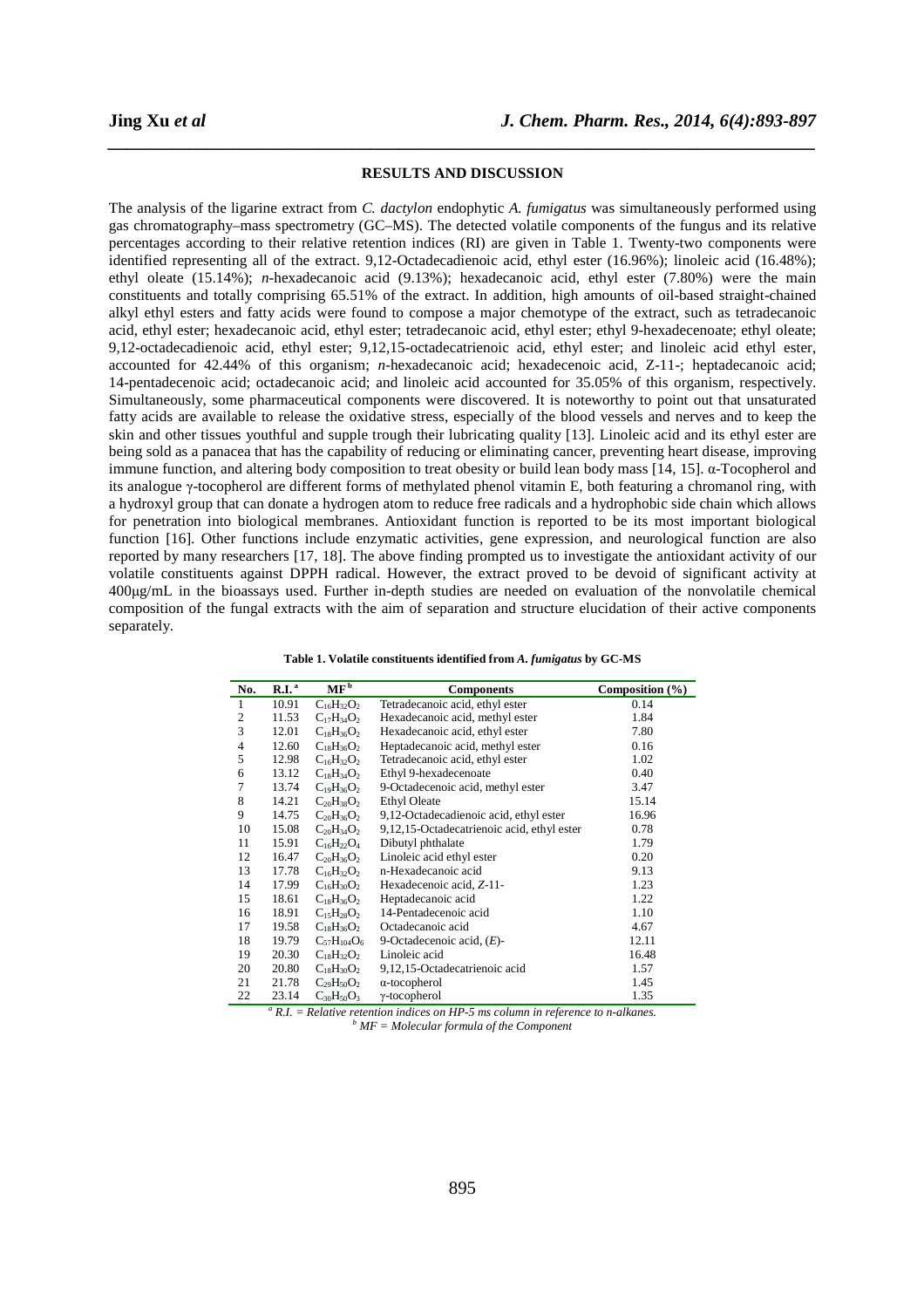

*\_\_\_\_\_\_\_\_\_\_\_\_\_\_\_\_\_\_\_\_\_\_\_\_\_\_\_\_\_\_\_\_\_\_\_\_\_\_\_\_\_\_\_\_\_\_\_\_\_\_\_\_\_\_\_\_\_\_\_\_\_\_\_\_\_\_\_\_\_\_\_\_\_\_\_\_\_\_*

**Figure 1. GC–MS profile of volatile constituents of ligarine extract of** *A. fumigatus* 

#### **Acknowledgements**

Co-Financed by grants of National Natural Science Foundation of China for Young Scholar (No. 81202456), the programs for New Century Excellent Talents in University (NCET-13-0760), and Special Social Service Fund of Hainan University (No.HDSF201301) are gratefully acknowledged.

### **REFERENCES**

[1] PA Paranagama; EMK Wijeratne; AAL Gunatilaka, *J. Nat. Prod.*, **2007**, 70, 1939–1945.